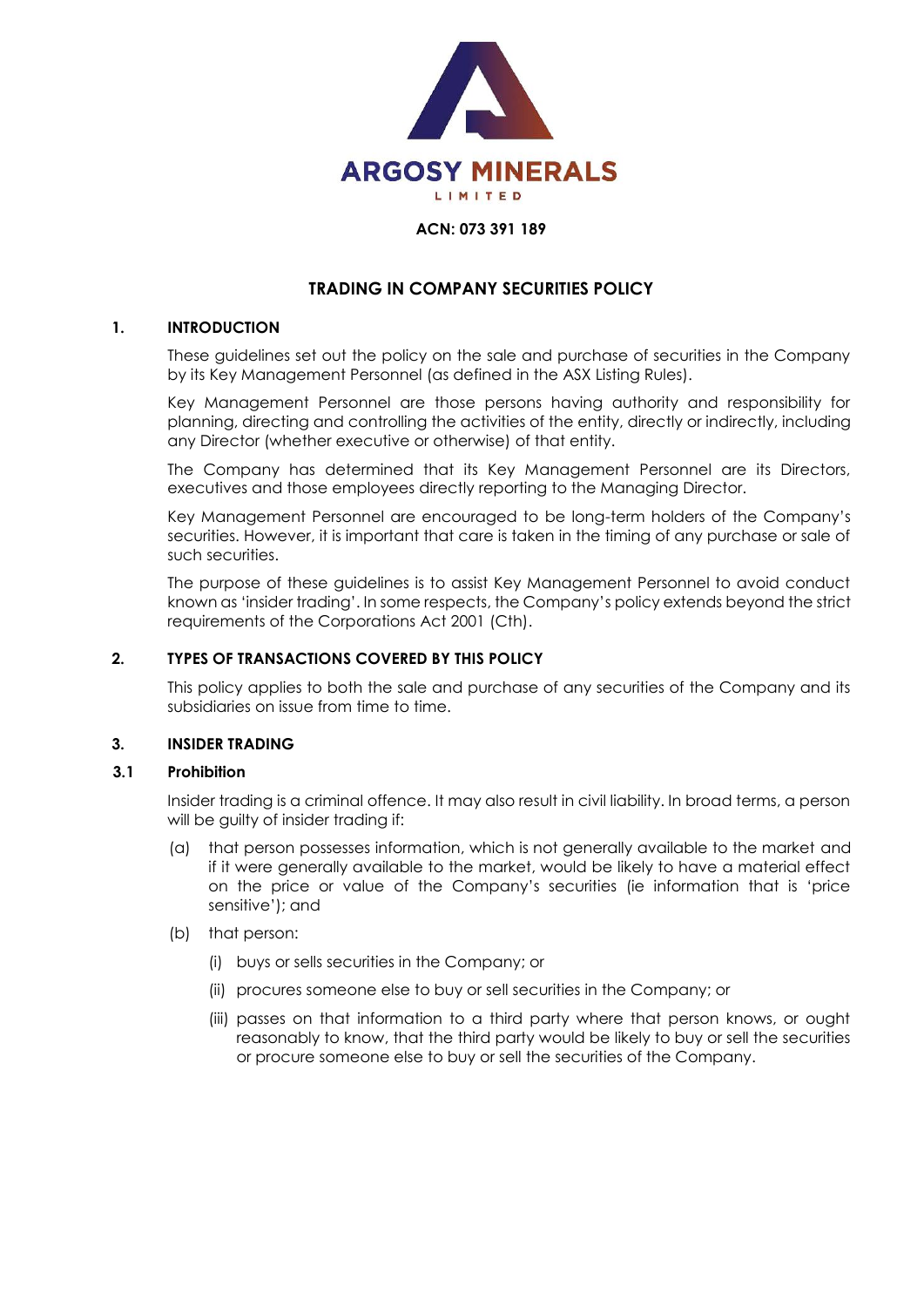## **3.2 Examples**

To illustrate the prohibition described above, the following are possible examples of price sensitive information which, if made available to the market, may be likely to materially affect the price of the Company's securities:

- (a) the Company considering a major acquisition;
- (b) the threat of major litigation against the Company;
- (c) the Company's revenue and profit or loss results materially exceeding (or falling short of) the market's expectations;
- (d) a material change in debt, liquidity or cash flow;
- (e) a significant new development proposal (e.g. new product or technology);
- (f) the grant or loss of a major contract;
- (g) a management or business restructuring proposal;
- (h) a share issue proposal;
- (i) an agreement or option to acquire an interest in a mining tenement, or to enter into a joint venture or farm-in or farm-out arrangement in relation to a mining tenement; and
- (j) significant discoveries, exploration results, or changes in reserve/resource estimates from mining tenements in which the Company has an interest.

## **3.3 Dealing through third parties**

The insider trading prohibition extends to dealings by individuals through nominees, agents or other associates, such as family members, family trusts and family companies (referred to as "**Associates**" in these guidelines).

## **3.4 Information however obtained**

It does not matter how or where the person obtains the information – it does not have to be obtained from the Company to constitute inside information.

## **3.5 Employee share schemes**

The prohibition does not apply to acquisitions of shares or options by employees made under employee share or option schemes, nor does it apply to the acquisition of shares as a result of the exercise of options under an employee option scheme. However, the prohibition does apply to the sale of shares acquired under an employee share scheme and also to the sale of shares acquired following the exercise of an option granted under an employee option scheme.

## **4. GUIDELINES FOR TRADING IN THE COMPANY'S SECURITIES**

## **4.1 General rule**

Key Management Personnel must not, except in exceptional circumstances, deal in securities of the Company during the following periods:

- (a) two weeks prior to, and 24 hours after the release of the Company's Annual Report;
- (b) two weeks prior to, and 24 hours after the release of the Half Year Report of the Company; and
- (c) two weeks prior to, and 24 hours after the release of the Company's quarterly reports (if applicable),

(together the **Closed Periods**).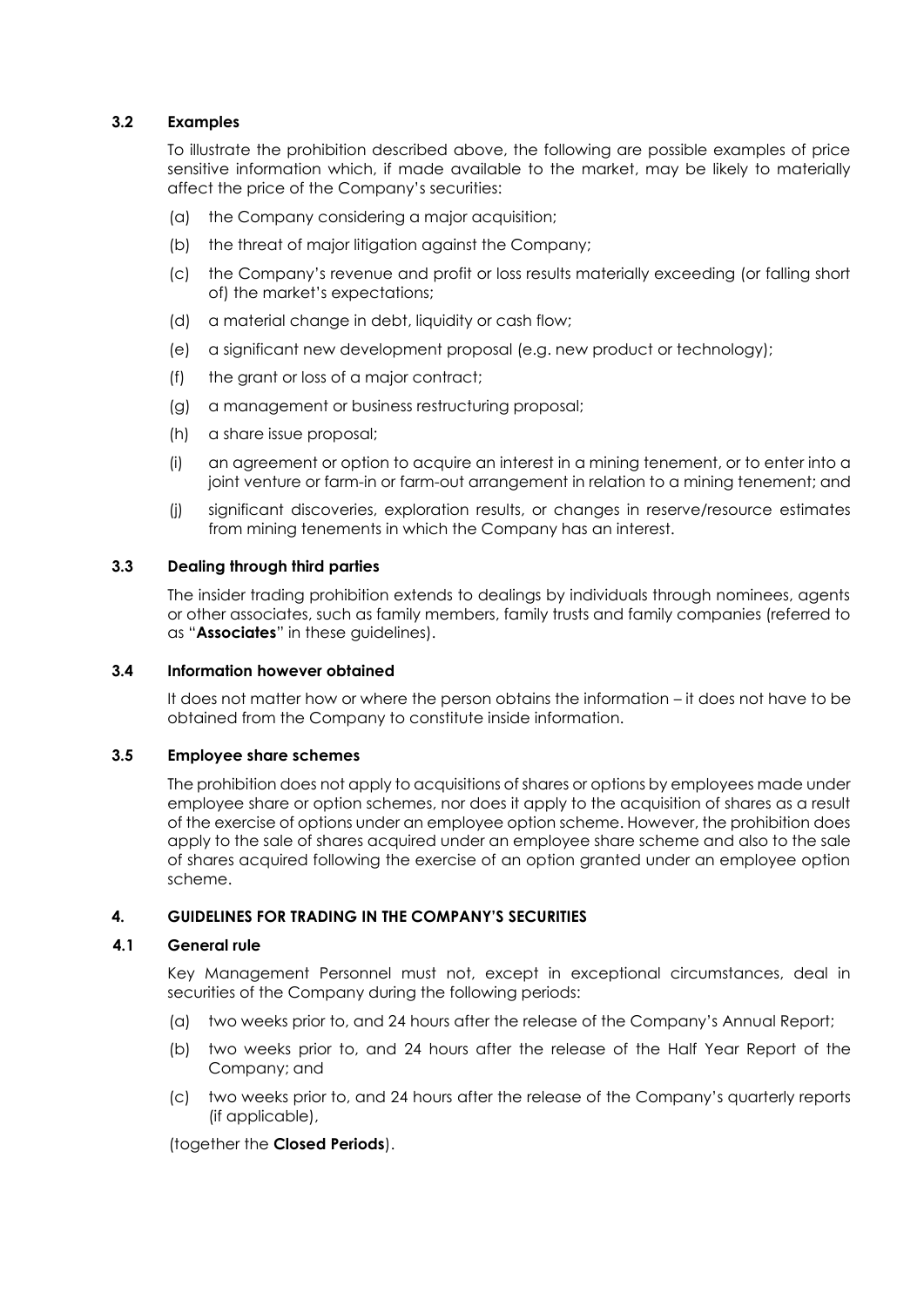## **4.2 No short-term trading in the Company's securities**

Key Management Personnel should never engage in short-term trading of the Company's securities except for the exercise of options where the shares will be sold shortly thereafter.

#### **4.3 Securities in other companies**

Buying and selling securities of other companies with which the Company may be dealing is prohibited where an individual possesses information which is not generally available to the market and is 'price sensitive'. For example, where an individual is aware that the Company is about to sign a major agreement with another company, they should not buy securities in either the Company or the other company.

#### **4.4 Exceptions**

- (a) Key Management Personnel may at any time:
	- (i) acquire ordinary shares in the Company by conversion of securities giving a right of conversion to ordinary shares;
	- (ii) acquire Company securities under a bonus issue made to all holders of securities of the same class;
	- (iii) acquire Company securities under a dividend reinvestment, or top-up plan that is available to all holders or securities of the same class;
	- (iv) acquire, or agree to acquire or exercise options under an employee incentive scheme (as that term is defined in the ASX Listing Rules);
	- (v) withdraw ordinary shares in the Company held on behalf of the Key Management Personnel in an employee incentive scheme (as that term is defined in the ASX Listing Rules) where the withdrawal is permitted by the rules of that scheme;
	- (vi) acquire ordinary shares in the Company as a result of the exercise of options held under an employee option scheme;
	- (vii) transfer securities of the Company already held into a superannuation fund or other saving scheme in which the restricted person is a beneficiary;
	- (viii) make an investment in, or trade in units of, a fund or other scheme (other than a scheme only investing in the securities of the Company) where the assets of the fund or other scheme are invested at the discretion of a third party;
	- (ix) where a restricted person is a trustee, trade in the securities of the Company by that trust, provided the restricted person is not a beneficiary of the trust and any decision to trade during a prohibited period is taken by the other trustees or by the investment managers independently of the restricted person;
	- (x) undertake to accept, or accept, a takeover offer;
	- (xi) trade under an offer or invitation made to all or most of the security holders, such as a rights issue, a security purchase plan, a dividend or distribution reinvestment plan and an equal access buy-back, where the plan that determines the timing and structure of the offer has been approved by the Board. This includes decisions relating to whether or not to take up the entitlements and the sale of entitlements required to provide for the take up of the balance of entitlements under a renounceable pro rata issue;
	- (xii) dispose of securities of the Company resulting from a secured lender exercising their rights, for example, under a margin lending arrangement;
	- (xiii) exercise (but not sell securities following exercise) an option or a right under an employee incentive scheme, or convert a convertible security, where the final date for the exercise of the option or right, or the conversion of the security, falls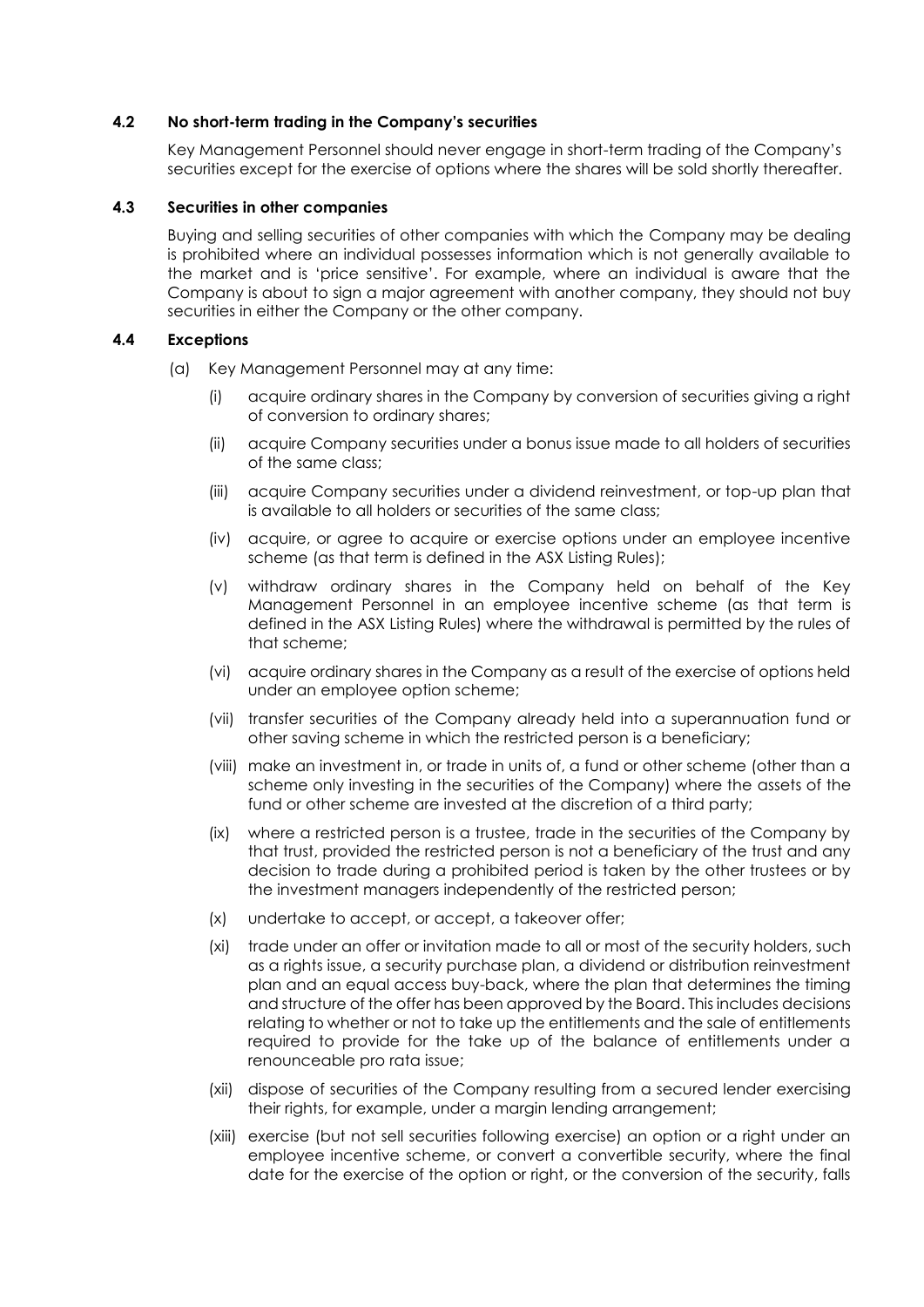during a prohibited period or the Company has had a number of consecutive prohibited periods and the restricted person could not reasonably have been expected to exercise it at a time when free to do so; or

- (xiv) trade under a non-discretionary trading plan for which prior written clearance has been provided in accordance with procedures set out in this Policy.
- (b) In respect of any share or option plans adopted by the Company, it should be noted that it is not permissible to provide the exercise price of options by selling the shares acquired on the exercise of these options unless the sale of those shares occurs outside the periods specified in paragraph 4.1.

Were this is to occur at a time when the person possessed inside information, then the sale of Company securities would be a breach of insider trading laws, even though the person's decision to sell was not influenced by the inside information that the person possessed and the person may not have made a profit on the sale. Where Company securities are provided to a lender as security by way of mortgage or charge, a sale that occurs under that mortgage or charge as a consequence of default would not breach insider trading laws.

## **4.5 Notification of periods when Key Management Personnel are not permitted to trade**

The Company Secretary will endeavour to notify all Key Management Personnel of the times when they are not permitted to buy or sell the Company's securities as set out in paragraph 4.1.

#### **5. APPROVAL AND NOTIFICATION REQUIREMENTS**

#### **5.1 Approval requirements**

- (a) Any Key Management Personnel (other than the Chairman of the Board) wishing to buy, sell or exercise rights in relation to the Company's securities must obtain the prior written approval of the Chairman of the Board or the Board before doing so.
- (b) If the Chairman of the Board wishes to buy, sell or exercise rights in relation to the Company's securities, the Chairman of the Board must obtain the prior approval of the Board before doing so.

## **5.2 Approvals to buy or sell securities**

- (a) All requests to buy or sell securities as referred to in paragraph 5.1 must include the intended volume of securities to be purchased or sold and an estimated time frame for the sale or purchase.
- (b) Copies of written approvals must be forwarded to the Company Secretary prior to the approved purchase or sale transaction.

## **5.3 Notification**

Subsequent to approval obtained in accordance with paragraphs 5.1 and 5.2, any Key Management Personnel who (or through his or her Associates) buys, sells, or exercises rights in relation to Company securities must notify the Company Secretary in writing of the details of the transaction within two (2) business days of the transaction occurring. This notification obligation operates at all times and includes applications for acquisitions of shares or options by employees made under employee share or option schemes and also applies to the acquisition of shares as a result of the exercise of options under an employee option scheme.

#### **5.4 Key Management Personnel sales of securities**

Key Management Personnel need to be mindful of the market perception associated with any sale of Company securities and possibly the ability of the market to absorb the volume of shares being sold. With this in mind, the management of the sale of any significant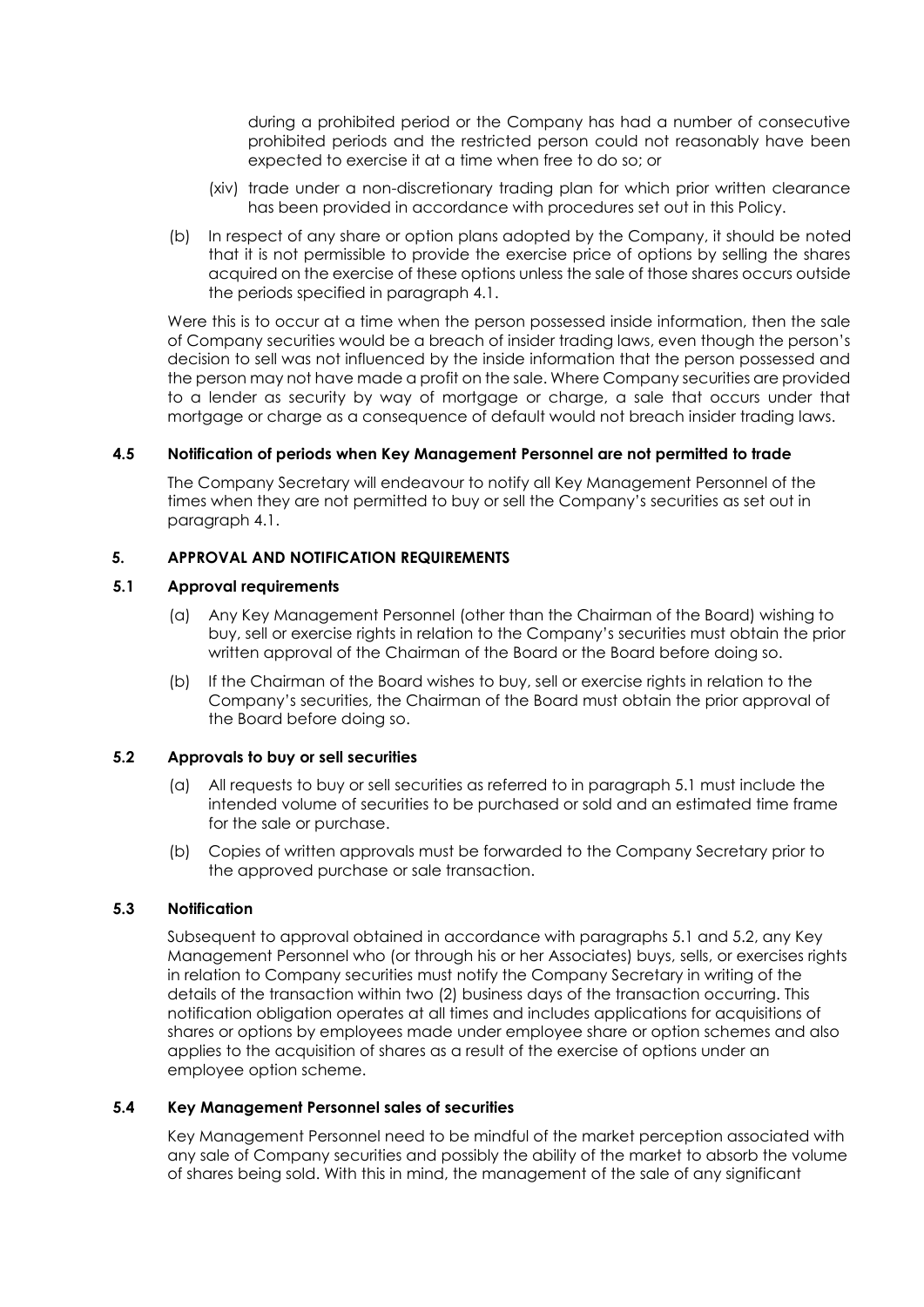volume of Company securities (ie a volume that would represent a volume in excess of 10% of the total securities held by the seller prior to the sale, or a volume to be sold that would be in excess of 10% of the average daily traded volume of the shares of the Company on the ASX for the preceding 20 trading days) by a Key Management Personnel needs to be discussed with the Board and the Company's legal advisers prior to the execution of any sale. These discussions need to be documented in the form of a file note, to be retained by the Company Secretary.

### **5.5 Exemption from Closed Periods restrictions due to exceptional circumstance**

Key Management Personnel who are not in possession of inside information in relation to the Company, may be given prior written clearance by the Managing Director (or in the case of the Managing Director, by all other members of the Board) to sell or otherwise dispose of Company securities in a Closed Period where the person is in severe financial hardship or where there are exceptional circumstances as set out in this policy.

### **5.6 Severe financial hardship or exceptional circumstances**

The determination of whether a Key Management Personnel is in severe financial hardship will be made by the Managing Director (or in the case of the Managing Director, by all other members of the Board).

A financial hardship or exceptional circumstances determination can only be made by examining all of the facts and if necessary obtaining independent verification of the facts from banks, accountants or other like institutions.

## **5.7 Financial hardship**

Key Management Personnel may be in severe financial hardship if they have a pressing financial commitment that cannot be satisfied other than by selling the securities of the Company.

In the interests of an expedient and informed determination by the Managing Director (or all other members of the Board as the context requires), any application for an exemption allowing the sale of Company securities in a Closed Period based on financial hardship must be made in writing stating all of the facts and be accompanied by copies of relevant supporting documentation, including contact details of the person's accountant, bank and other such independent institutions (where applicable).

Any exemption, if issued, will be in writing and shall contain a specified time period during which the sale of securities can be made.

## **5.8 Exceptional circumstances**

Exceptional circumstances may apply to the disposal of Company securities by a Key Management Personnel if the person is required by a court order or a court enforceable undertaking (for example in a bona fide family settlement), to transfer or sell securities of the Company, or there is some other overriding legal or regulatory requirement to do so.

Any application for an exemption allowing the sale of Company securities in a Closed Period based on exceptional circumstances must be made in writing and be accompanied by relevant court and/or supporting legal documentation (where applicable).

Any exemption, if issued, will be in writing and shall contain a specified time period during which the sale of securities can be made.